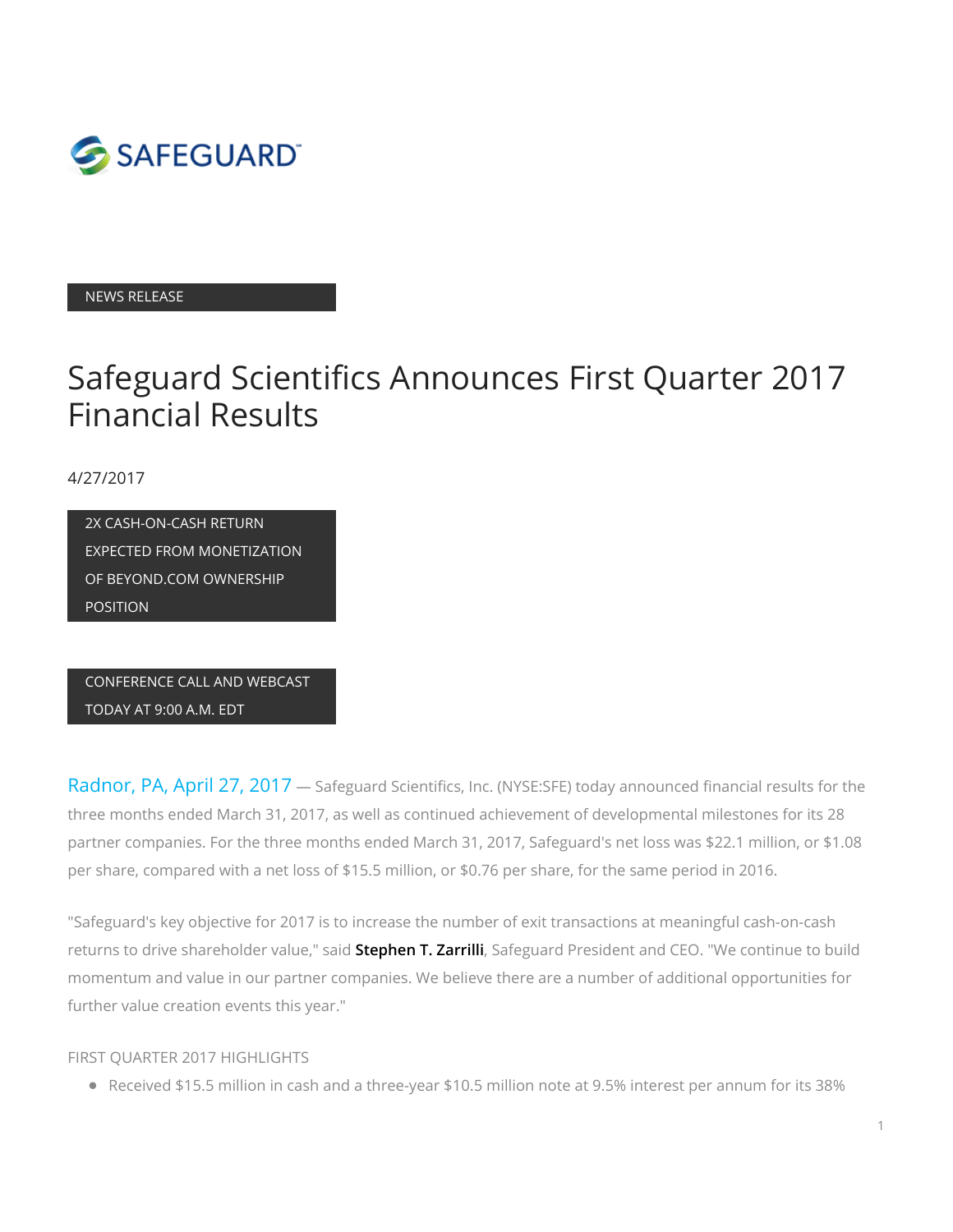primary ownership position in Beyond.com which was sold back to the former partner company.

Deployed \$10.1 million in follow-on funding to support the growth of six existing partner companies.

#### AGGREGATE PARTNER COMPANY REVENUE

Aggregate partner company revenue for 2017 is projected to be between \$370 million and \$390 million, which includes revenue for all partner companies in which Safeguard had an interest at January 1, 2017, except Beyond.com, which was sold during the first quarter of 2017. Aggregate revenue for the same partner companies was \$321 million for 2016 and \$305 million for 2015. Aggregate revenue for all years reflects revenue on a net basis. Revenue data for certain partner companies pertain to periods prior to Safeguard's involvement with those companies and are based solely on information provided to Safeguard by those companies. Safeguard reports the revenue of its equity and cost-method partner companies on a one-quarter lag basis.

#### PARTNER COMPANY HIGHLIGHTS

The following section includes highlights of significant accomplishments achieved by Safeguard's partner companies during the first quarter of 2017. For a detailed overview of all milestones achieved during the first quarter of 2017, please visit [www.safeguard.com/companies](http://www.safeguard.com/companies).

### Product Launches / Regulatory Approvals

Cask Data released Cask Data Application Platform 4.1, featuring enhancements for secure, resilient integration and management of enterprise-grade big-data analysis. The latest platform upgrade enables developers, data scientists and citizen integrators to quickly build and deploy applications, data pipelines, plug-ins, and use case recipes on Hadoop and Spark.

Good Start Genetics added Blue Cross Blue Shield of Texas to its network of healthcare payors and now covers genetic testing, counseling and other family genetics services for more than 130 million lives in the U.S. The new contract coincides with an update of medical guidelines by the American College of Obstetricians and Gynecologists that recommends screening for additional disorders through tests that can be performed by the Good Start Genetics platform.

Spongecell announced the integration of Grapeshot vertical-specific keyword targeting technology into the Spongecell platform, offering advertisers the potential of increased engagements and click-through rates through enhanced personalized marketing at scale.

#### Major Customer Wins / Strategic Partnerships

Apprenda and IBM are partnering to streamline the transfer, development and modification of data and .NET applications in the cloud. The integration of Apprenda and IBM Bluemix capabilities offers developers broad .NET support and access to Watson, Blockchain and IoT services.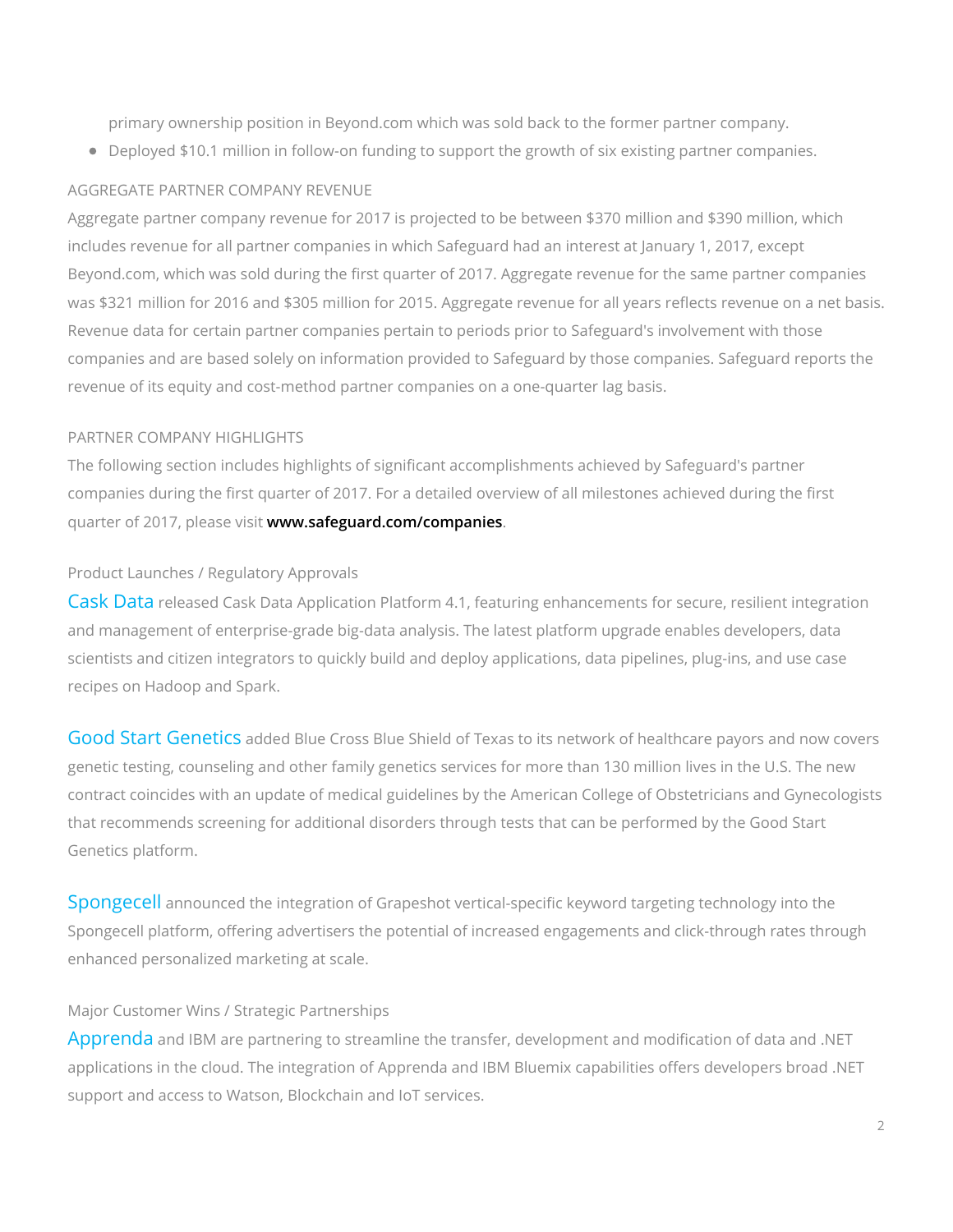CloudMine is partnering with Infor to offer healthcare providers improved access to electronic health records within secure, compliant digital health applications. Integrating features of CloudMine and Infor platforms is expected to enhance real-time capture and display of patient information through mobile and IoT enabled devices.

MediaMath is now operating in India through an agreement with Zirca Digital Solutions, its exclusive partner for the country where digital ad spend in 2017 is projected to exceed \$1 billion. MediaMath operations are now active in 42 countries.

Sonobi announced the integration of Facebook's Audience Network with its header-based digital advertising technology to offer publishers greater yield without sacrificing user experience. Sonobi, GroupM and LinkedIn are now collaborating with other members of the IAB Tech Lab to develop new standard metrics for evaluating viewability of display and video advertising. Currently, advertisers can use about 200 different metrics each for determining the effectiveness of display and video ads.

#### Industry Awards

Clutch Holdings was profiled in the latest cross-channel campaign management evaluation by The Forrester Wave™, a list of promising B2C vendors monitored by the business advisory firm. Clutch CEO Ned Moore received the Fox IT Innovator Award from Temple University's Fox School of Business for "innovation in the application of IT to create business opportunity."

QuanticMind was recognized by The Huffington Post as one of 11 promising, growth-stage businesses in artificial intelligence/machine learning. QuanticMind was called out for helping clients develop "advertising that hits the target at optimal cost, every time."

Syapse was recently called out by Amazon Web Services as a "hot start-up" for advancing precision medicine to deliver targeted cancer therapies.

#### Other Milestones

Syapse appointed health technology veteran Ken Tarkoff as Chief Executive Officer. He joins the company during a period of rapid growth. Syapse now manages nearly 1 million active cancer cases at 285 hospitals in 25 states. Previously, Mr. Tarkoff was Chief Operating Officer for RelayHealth after it was acquired by McKesson.

PARTNER COMPANY HOLDINGS AT MARCH 31, 2017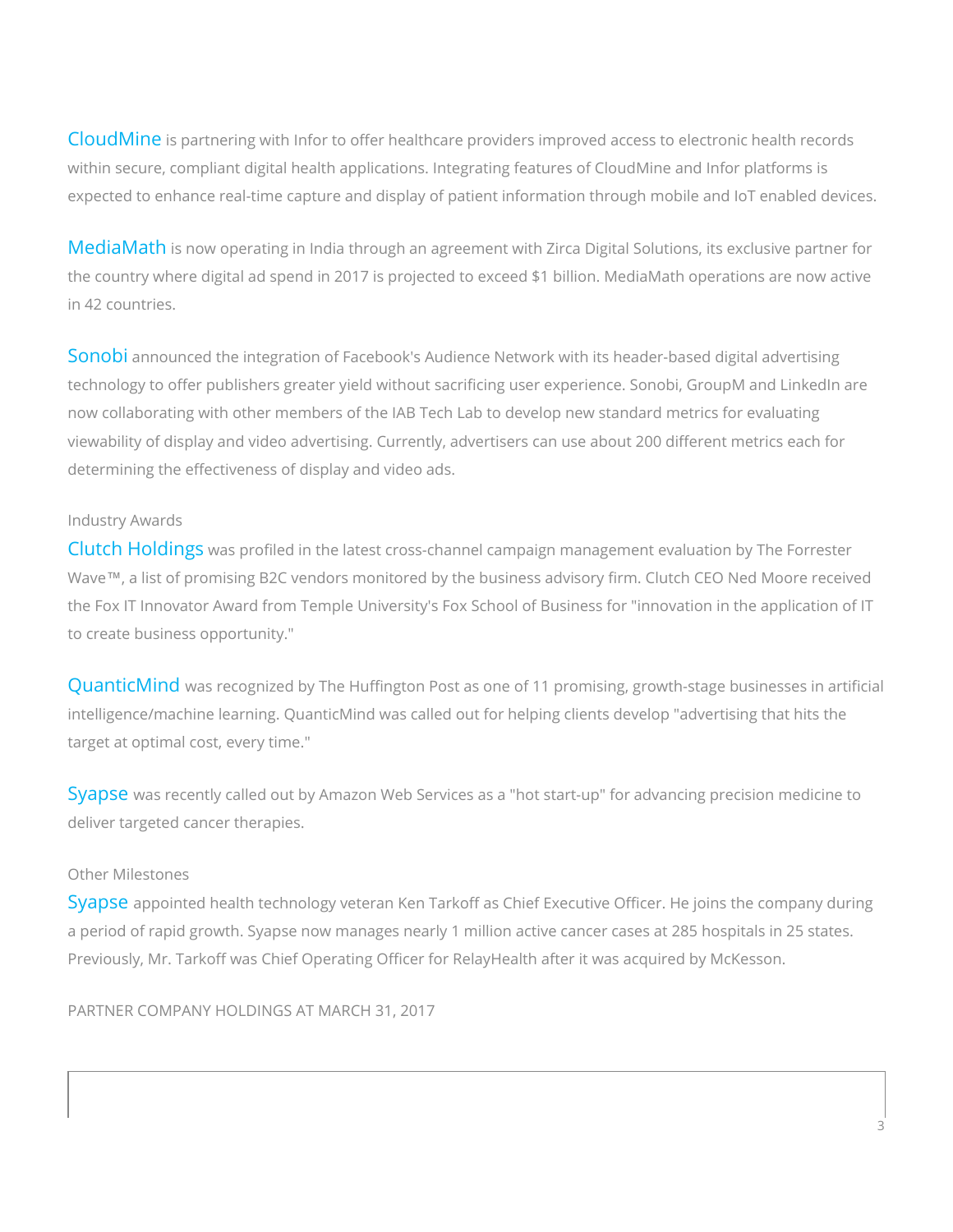| Safeguard Partner Company Revenue Stages |                              |                              |                                              |
|------------------------------------------|------------------------------|------------------------------|----------------------------------------------|
| Development Stage                        | Initial Revenue Stage        | <b>Expansion Stage</b>       | <b>High Traction Stage</b>                   |
| • Pre-revenue                            | • Up to \$5M in revenue      | • \$5M to \$20M in revenue   | $\bullet$ \$20M+ in revenue                  |
| • Proving out technology                 | • Initial customers          | • Commercial grade solution  | $\bullet$ Significant<br>commercial traction |
| • Developing prototype                   | • Early market penetration   | • Growing market penetration |                                              |
| • Beta stage customers                   | • Management team forming    | • Management team built out  |                                              |
|                                          | • Infrastructure being built | • Infrastructure in place    |                                              |

| Partner Companies               | Stage                | Category                  | Acquisition<br>'Year | Primary<br>Ownership% | Carrying<br>Value        | Cost          |
|---------------------------------|----------------------|---------------------------|----------------------|-----------------------|--------------------------|---------------|
|                                 |                      |                           |                      |                       | (in millions)            | (in millions) |
| AdvantEdge Healthcare Solutions | <b>High Traction</b> | Healthcare                | 2006                 | 40%                   | \$5.2                    | \$16.3        |
| Aktana                          | Initial Revenue      | Healthcare                | 2016                 | 31%                   | 6.7                      | 8.3           |
| Apprenda                        | Expansion            | Other                     | 2013                 | 29%                   | 9.8                      | 22.1          |
| Brickwork                       | Initial Revenue      | Digital Media             | 2016                 | 20%                   | 4.0                      | 4.2           |
| Cask Data                       | Initial Revenue      | Other                     | 2015                 | 31%                   | 7.4                      | 11.0          |
| CloudMine                       | Initial Revenue      | Healthcare                | 2015                 | 47%                   | 4.9                      | 7.5           |
| Clutch Holdings                 | Expansion            | Digital Media             | 2013                 | 43%                   | 10.2                     | 16.3          |
| Full Measure Education          | Initial Revenue      | Digital Media             | 2015                 | 42%                   | 7.7                      | 11.0          |
| Good Start Genetics             | <b>High Traction</b> | Healthcare                | 2010                 | 30%                   | $\overline{\phantom{a}}$ | 17.1          |
| Hoopla Software                 | Initial Revenue      | Digital Media             | 2011                 | 26%                   | $\overline{\phantom{a}}$ | 4.8           |
| InfoBionic                      | Initial Revenue      | Healthcare                | 2014                 | 40%                   | 4.5                      | 18.5          |
| Lumesis                         | Initial Revenue      | <b>Financial Services</b> | 2012                 | 44%                   | 2.0                      | 6.3           |
| MediaMath                       | <b>High Traction</b> | Digital Media             | 2009                 | 21%                   | 5.0                      | 25.5          |
| meQuilibrium                    | Initial Revenue      | Healthcare                | 2015                 | 32%                   | 4.7                      | $8.0\,$       |
| Moxe Health                     | Initial Revenue      | Healthcare                | 2016                 | 32%                   | 4.3                      | 4.5           |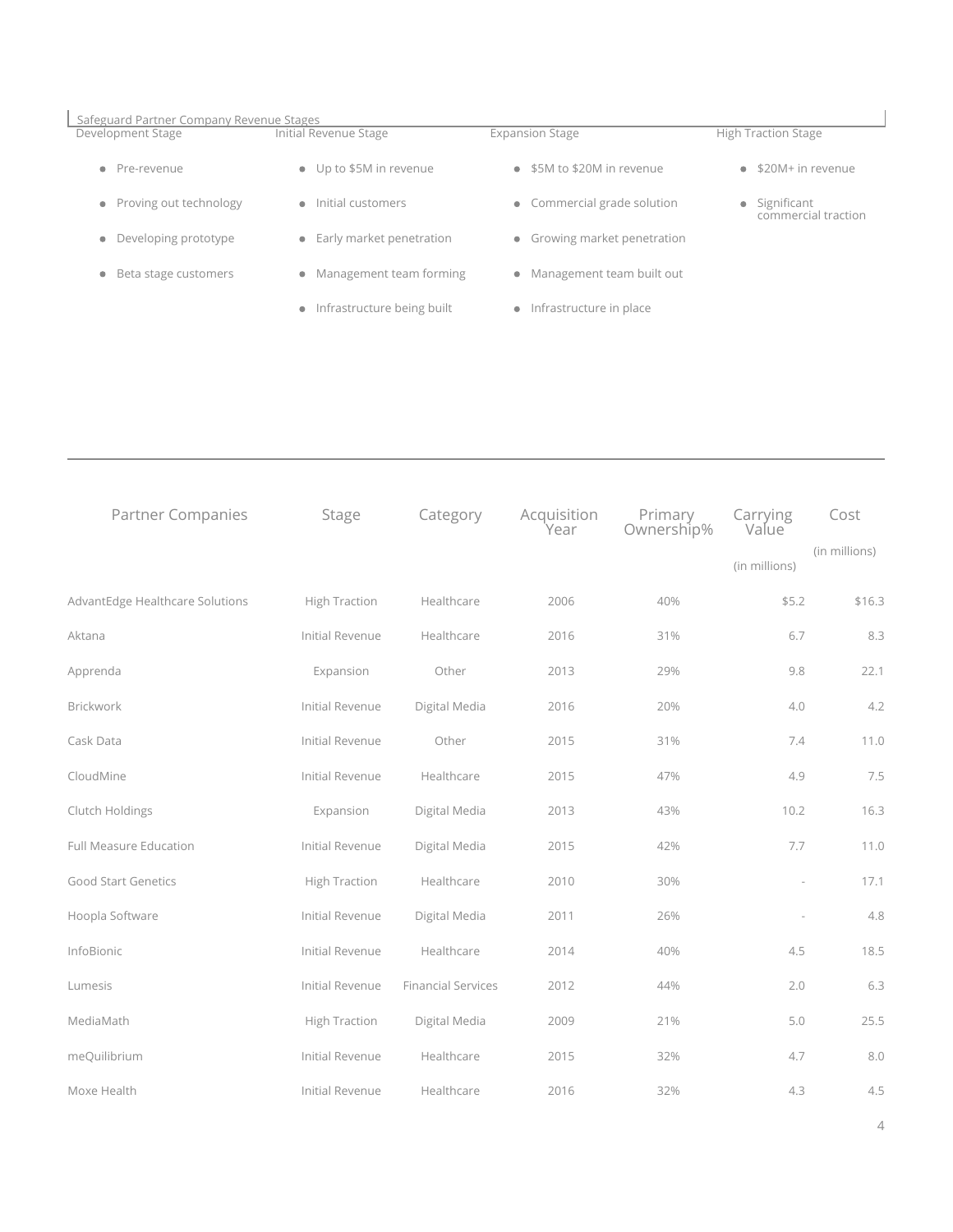| NovaSom              | <b>High Traction</b> | Healthcare                | 2011 | 32%    | 2.6     | 22.6    |  |
|----------------------|----------------------|---------------------------|------|--------|---------|---------|--|
| Pneuron              | Initial Revenue      | <b>Financial Services</b> | 2013 | 35%    | 2.5     | 8.5     |  |
| Prognos (fka Medivo) | Expansion            | Healthcare                | 2011 | 35%    | 5.4     | 11.6    |  |
| Propeller Health     | Initial Revenue      | Healthcare                | 2014 | 24%    | 8.8     | 14.0    |  |
| QuanticMind          | Initial Revenue      | Digital Media             | 2015 | 23%    | 7.3     | $9.8\,$ |  |
| Sonobi               | Expansion            | Digital Media             | 2015 | 22%    | 3.5     | 5.4     |  |
| Spongecell           | Expansion            | Digital Media             | 2012 | 23%    | 11.8    | 18.0    |  |
| Syapse               | Initial Revenue      | Healthcare                | 2014 | 26%    | 5.3     | 13.3    |  |
| T-REX                | Initial Revenue      | <b>Financial Services</b> | 2016 | 24%    | 5.8     | $6.0\,$ |  |
| Transactis           | Expansion            | <b>Financial Services</b> | 2014 | 24%    | 10.5    | 14.5    |  |
| Trice Medical        | Initial Revenue      | Healthcare                | 2014 | 28%    | 3.0     | 8.1     |  |
| WebLinc              | Expansion            | Digital Media             | 2014 | 38%    | 8.6     | 13.0    |  |
| Zipnosis             | Initial Revenue      | Healthcare                | 2015 | 25%    | 5.3     | 7.0     |  |
|                      |                      |                           |      | TOTAL: | \$156.8 | \$333.2 |  |

# CONFERENCE CALL AND WEBCAST DETAILS

Please call 10-15 minutes prior to the call to register.

Date: Thursday, April 27, 2017

Time: 9:00am EDT

Webcast: [www.safeguard.com/results](http://www.safeguard.com/results)

Live Number: 877-201-0168 // (International) 647-788-4901

Replay Number: 800-585-8367 // (International) 416-621-4642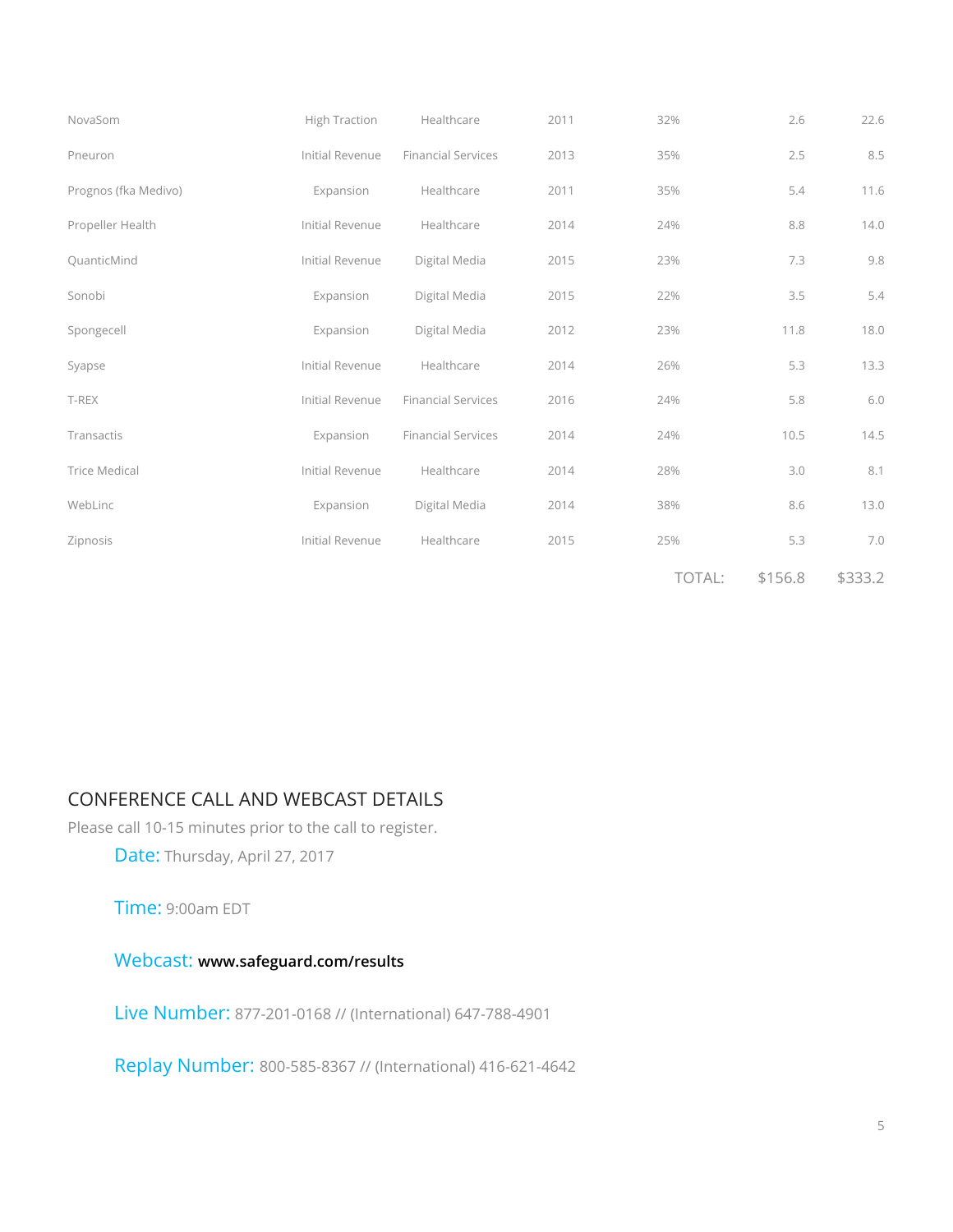### Access Code: 95476871

Speakers: President and Chief Executive Officer, [Stephen T. Zarrilli](http://www.safeguard.com/team/stephen-t-zarrilli/); and Senior Vice President and Chief Financial Officer, [Jeffrey B. McGroarty](http://www.safeguard.com/team/jeffrey-b-mcgroarty/).

Format: Discussion of first quarter 2017 financial results followed by Q&A.

Replay will be available through May 27, 2017 at 11:59pm EDT. For more information please contact **IR@safeguard[.](mailto:IR@safeguard.com)com**.<br>About Safeguard Scientifics<br>About Safeguard Scientifics

Safeguard Scientifics (NYSE:SFE) provides capital and relevant expertise to fuel the growth of technology-driven businesses in healthcare, financial services and digital media. Safeguard targets companies that are capitalizing on the next wave of enabling technologies with a particular focus on the Internet of Everything, enhanced security and predictive analytics. Safeguard typically deploys between \$5 million and \$25 million over the course of its partnership with a company, initially investing in a Series A or B Round and opportunistically in a Seed Round. Safeguard has a distinguished track record of fostering innovation and building market leaders that spans more than six decades. For more information, please visit [www.safeguard.com](http://www.safeguard.com/) or follow us on Twitter @[safeguard](https://twitter.com/safeguard).

#### Forward-looking Statements

Except for the historical information and discussions contained herein, statements contained in this release may constitute "forward-looking statements" within the meaning of the Private Securities Litigation Reform Act of 1995. Our forward-looking statements are subject to risks and uncertainties. The risks and uncertainties that could cause actual results to differ materially include, among others, our ability to make good decisions about the deployment of capital, the fact that our partner companies may vary from period to period, our substantial capital requirements and absence of liquidity from our partner company holdings, fluctuations in the market prices of our publicly traded partner company holdings, competition, our inability to obtain maximum value for our partner company holdings, our ability to attract and retain qualified employees, market valuations in sectors in which our partner companies operate, our inability to control our partner companies, our need to manage our assets to avoid registration under the Investment Company Act of 1940, and risks associated with our partner companies, including the fact that most of our partner companies have a limited history and a history of operating losses, face intense competition and may never be profitable, the effect of economic conditions in the business sectors in which Safeguard's partner companies operate, and other uncertainties described in our filings with the Securities and Exchange Commission. Many of these factors are beyond the Company's ability to predict or control. As a result of these and other factors, the Company's past financial performance should not be relied on as an indication of future performance. The Company does not assume any obligation to update any forward-looking statements or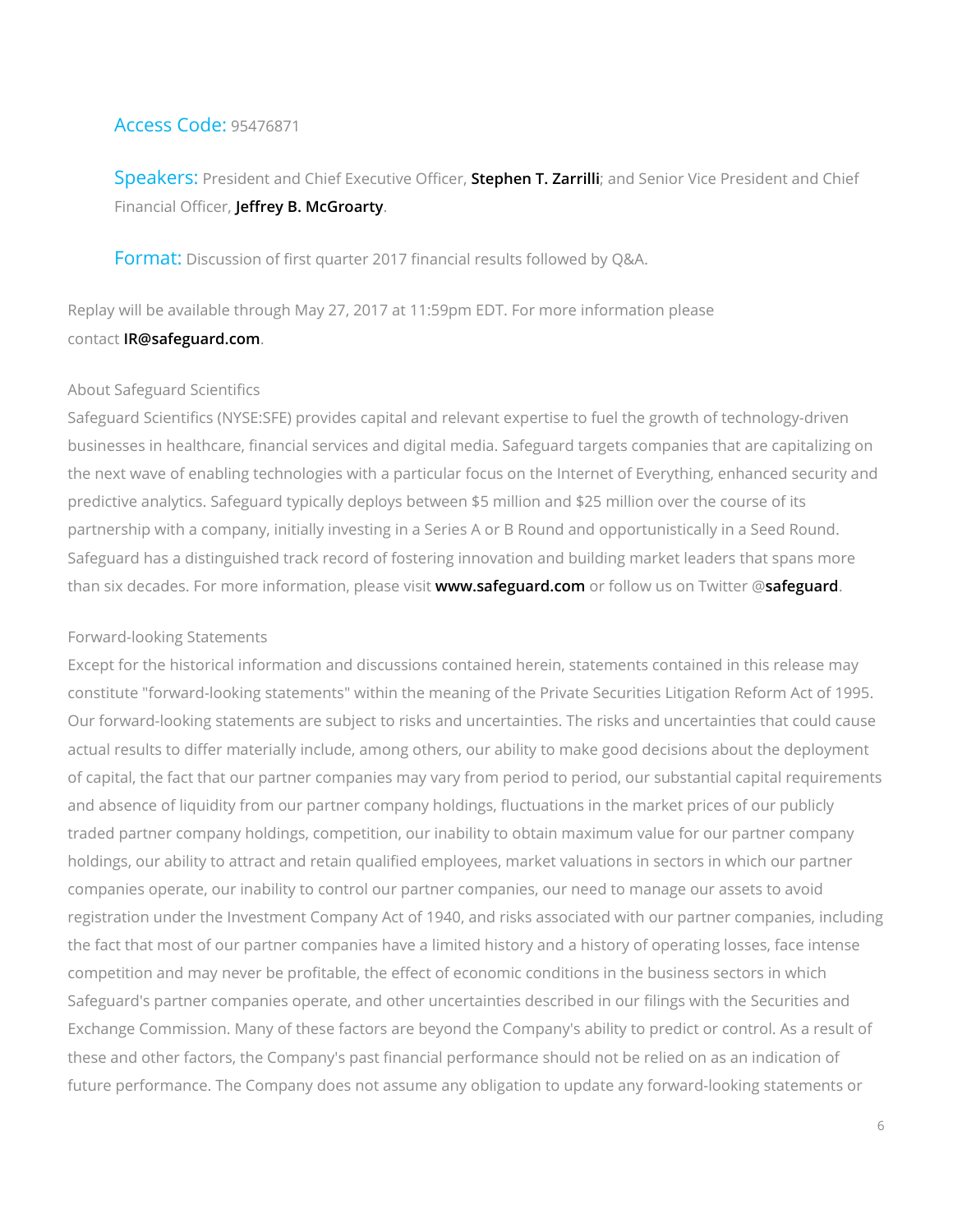# Safeguard Scientifics, Inc.

# Condensed Consolidated Balance Sheets

## (in thousands)

|                                                          |                | March 31, 2017 | December 31, 2016 |  |
|----------------------------------------------------------|----------------|----------------|-------------------|--|
| Assets                                                   |                |                |                   |  |
| Cash, cash equivalents and marketable securities         | $\frac{1}{2}$  | 32,919 \$      | 30,442            |  |
| Other current assets                                     |                | 2,325          | 2,109             |  |
| Total current assets                                     |                | 35,244         | 32,551            |  |
| Ownership interests in and advances to partner companies |                | 161,625        | 183,470           |  |
| Long-term marketable securities                          |                | 3,047          | 7,302             |  |
| Long-term restricted cash equivalents                    |                | 6,336          | 6,336             |  |
| Other assets                                             |                | 1,910          | 2,169             |  |
| <b>Total Assets</b>                                      | $\updownarrow$ | 208,162 \$     | 231,828           |  |
| Liabilities and Equity                                   |                |                |                   |  |
| Other current liabilities                                | $\frac{1}{2}$  | $4,022$ \$     | 5,861             |  |
| Total current liabilities                                |                | 4,022          | 5,861             |  |
| Other long-term liabilities                              |                | 3,581          | 3,630             |  |
| Convertible senior debentures                            |                | 52,983         | 52,560            |  |
| Total equity                                             |                | 147,576        | 169,777           |  |
| <b>Total Liabilities and Equity</b>                      | $\frac{1}{2}$  | 208,162 \$     | 231,828           |  |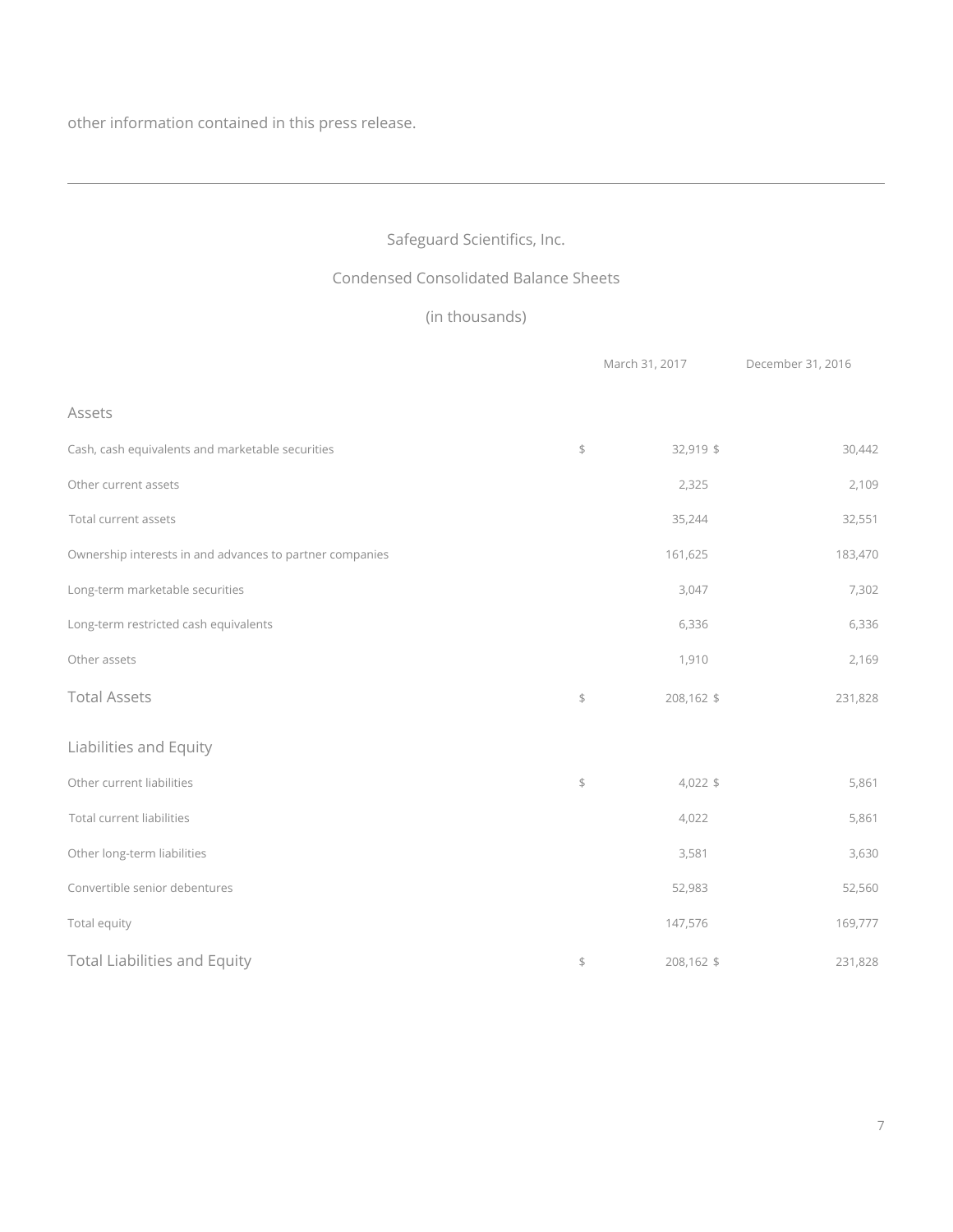# Safeguard Scientifics, Inc.

# Condensed Consolidated Statements of Operations

# (in thousands, except per share amounts)

|                                                           |               | Three Months Ended<br>March 31, |                                 |
|-----------------------------------------------------------|---------------|---------------------------------|---------------------------------|
|                                                           |               | 2017                            | 2016                            |
| Operating expenses                                        | $\frac{1}{2}$ | 4,947\$                         | 5,228                           |
| Operating loss                                            |               | (4,947)                         | (5,228)                         |
| Other income (loss), net                                  |               | 249                             | $\hspace{0.1mm}-\hspace{0.1mm}$ |
| Interest, net                                             |               | (397)                           | (729)                           |
| Equity loss                                               |               | (17,002)                        | (9,495)                         |
| Net loss before income taxes                              |               | (22,097)                        | (15, 452)                       |
| Income tax benefit (expense)                              |               | $\hspace{0.1mm}-\hspace{0.1mm}$ |                                 |
| Net loss                                                  | $\frac{1}{2}$ | $(22,097)$ \$                   | (15, 452)                       |
| Net loss per share:                                       |               |                                 |                                 |
| Basic                                                     | $\,$          | $(1.08)$ \$                     | (0.76)                          |
| Diluted                                                   | $\,$          | $(1.08)$ \$                     | (0.76)                          |
| Weighted average shares used in computing loss per share: |               |                                 |                                 |
| Basic                                                     |               | 20,380                          | 20,448                          |
| Diluted                                                   |               | 20,380                          | 20,448                          |